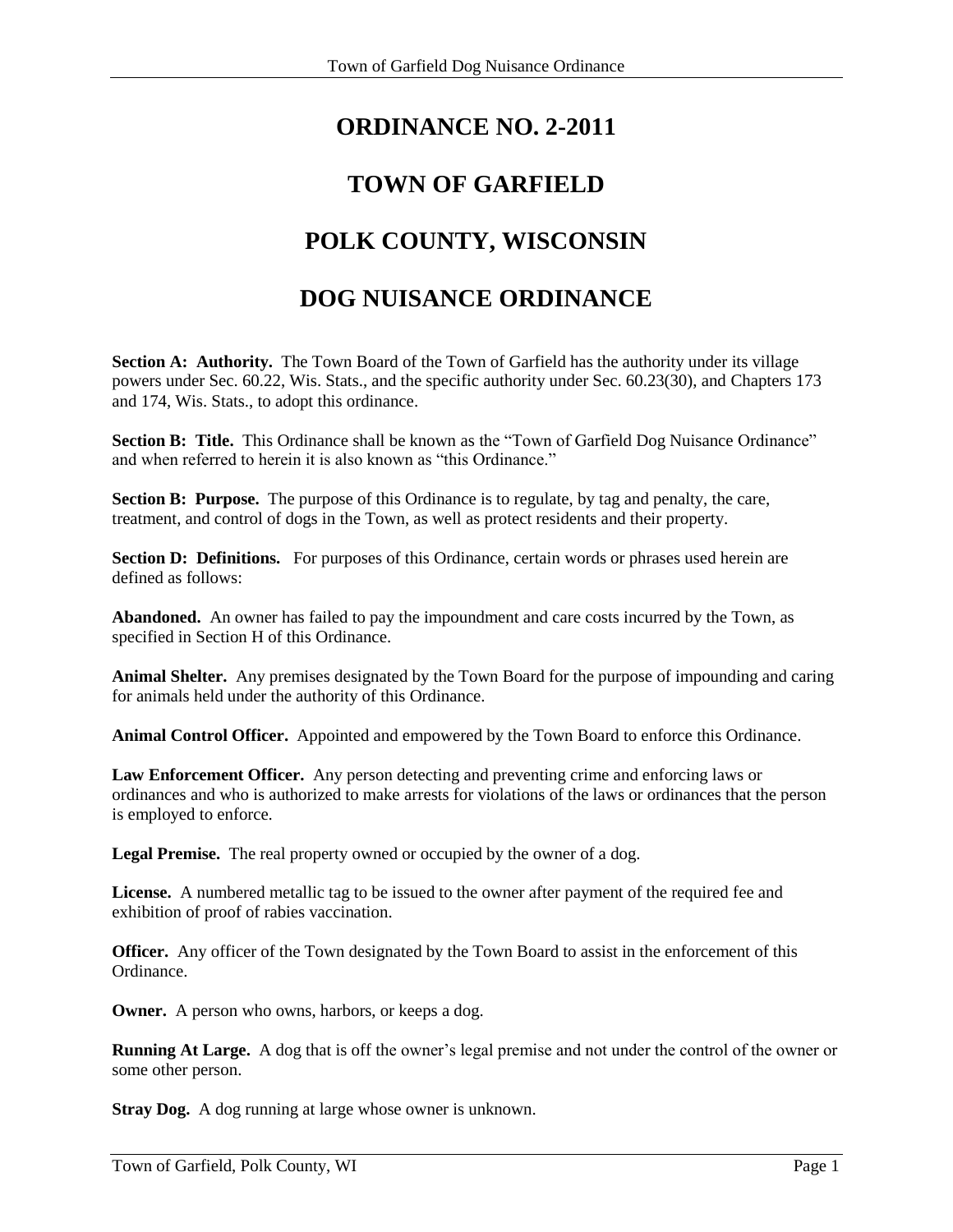**Town.** The Town of Garfield.

**Town Board.** The Board of Supervisors of the Town of Garfield.

**Town Clerk.** The Town Clerk of the Town of Garfield.

**Untagged.** A valid license tag is not attached to a collar that is kept on a dog whenever the dog is outdoors, unless the dog is securely confined by the owner in a fenced area or confined on the owner's legal premise.

**Wis. Stats.** Wisconsin Statutes, including successor provisions of cited statutes.

**Section E: Restrictions on Dogs.** Except as provided in Section F of this Ordinance, it shall be the obligation and responsibility of the owner or agent of the owner of a dog within the Town, whether permanently or temporarily therein, to prevent such dog from committing any act which constitutes a nuisance. It shall be considered a nuisance for any dog to:

- 1. Run at large.
- 2. Be untagged or unlicensed.
- 3. Be abandoned.
- 4. Unreasonably annoy or disturb a person(s) or neighborhood by frequently and habitually howling, yelping, barking, or making other loud noises.
- 5. Frequent school grounds, parks or public beaches.
- 6. Chase vehicles.
- 7. Molest or annoy any person if such person is not on the property of the owner or agent of the owner's property.
- 8. Molest, defile or destroy any property, excepting that of the owner or agent of the owner.
- 9. Kill, wound or worry domestic animals, livestock, deer, or game birds.

**Section F: Exceptions.** The following are exceptions from Section E coverage:

- 1. A dog that is actively engaged in the Town in a legal hunting activity, including training, is not considered to be running at large if the dog is monitored or supervised by a person and the dog is on land in the Town that is open to hunting or on land which the person has obtained permission to hunt or train a dog. Training may include dog trials or other dog-related outdoor events occurring in the Town when these events have been approved by the Town Board, or its designees.
- 2. A dog that is used by a law enforcement agency as defined in Sec. 165.83(1)(b), Wis. Stats., in the Town to perform law enforcement functions is not considered to be running at large or untagged for purposes of this Ordinance.
- 3. A dog that is untagged and kept in the Town for the blind, deaf, or mobility-impaired or for educational or scientific purposes as determined by the Town Board shall not be considered untagged for purposes of this Ordinance.

#### **Section G: Licenses.**

- 1. The owner of a dog more than five (5) months of age on January 1 of any year, or five (5) months of age within the license year, shall annually, or on or before the date the dog becomes five (5) months of age, upon presentation of evidence that the dog is currently immunized against rabies, pay the dog license fee and obtain a license.
- 2. Dogs used by blind, deaf or mobility-impaired persons or dogs that are kept only for educational or scientific purposes are exempt from the dog license, fee, and such persons shall receive annually a free dog license.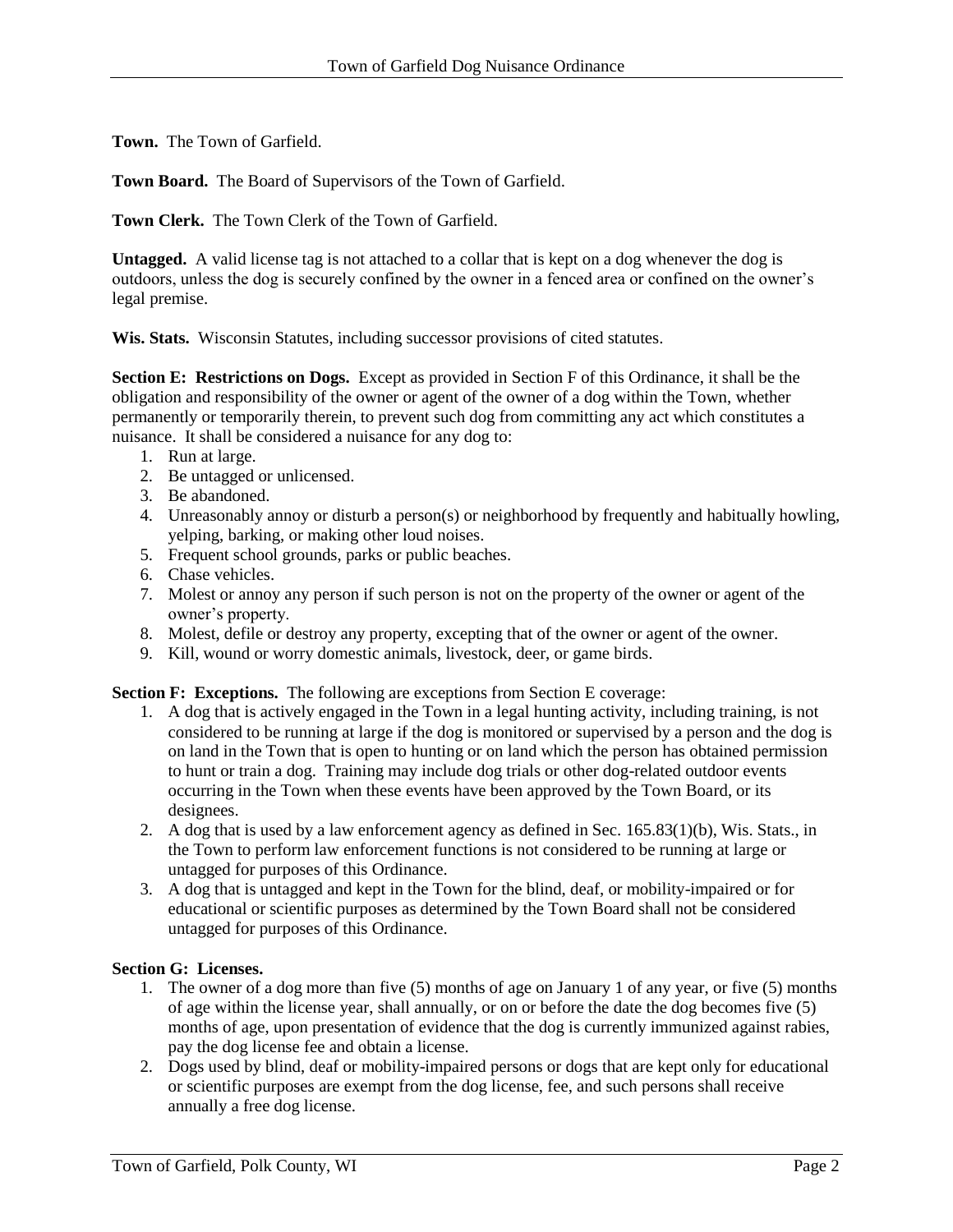- a. The owner must still apply using normal procedures.
- b. The owner must still provide proof of rabies vaccination.
- 3. The Town Board shall set the fee for a dog license in accordance with Sec. 174.05(2), Wis. Stats., and included in the Town Fee Schedule.
- 4. The dog license year commences on January 1 and ends on the following December 31.
- 5. If there is a change in ownership during the license year, the owner shall notify the Town Clerk to have the license transferred to the new owner's name.
- 6. A penalty will be assessed, as included in the Town Citation Ordinance, to any owner of an unlicensed dog after April 1. The delinquent/unlicensed dog owner list will be turned over to the proper authorities for collection.

#### **Section H: Town Authority.**

- 1. An authorized Town officer shall attempt to capture and restrain any dog running at large or any untagged dog. The Town Board authorizes the Town Animal Control Officer to act under this Section.
- 2. The Town Board has created the office of Town Animal Control Officer who is authorized to enforce this Ordinance. The Animal Control Officer is specifically authorized to take into custody animals in the Town, including dogs, under Sec. 173.13, Wis. Stats.
- 3. Law Enforcement Officers employed by the Town Board are authorized to take into custody animals in the Town, including dogs, under Sec. 173.13, Wis. Stats.
- 4. Any person, including Town officers and the Animal Control Officer, may take into custody any dog running at large in the Town but shall timely deliver the dog to the local animal shelter to provide care, treatment, or disposal of the dog.
	- a. If the identity of the of a dog taken into custody by a Town official or employee under this Ordinance is known or can be determined, the Town Clerk shall provide written notice to the owner that the dog is in Town custody and shall inform the owner that if the owner fails to claim the dog, have the dog properly tagged, and pay the costs of impoundment and care incurred by the Town within seven (7) days after receipt by the dog's owner, the dog will be considered abandoned. No dog in the custody of the Town shall be returned to the owner, or an agent of the owner, unless the dog is properly tagged and all custody, care, vaccination, and treatment costs incurred by the Town are fully paid by the owner or agent of the owner.
	- b. If the identity of the owner of a dog taken into custody under this Ordinance is not known or cannot be determined with reasonable diligence, the dog shall be considered a stray dog.
	- c. Any Town expenses incurred that are not reimbursed by the owner shall be assessed against the property.
- 5. Unclaimed stray dogs remaining in custody of the Town for seven (7) days and abandoned dogs remaining in custody of the Town for seven (7) days after issuance of the notice to the owner under Section H.3. may be released to a person other than the owner, in accordance with Sec. 173.23(1m)(a), Wis. Stats., euthanized under Sec. 173.23(1m)(c), Wis. Stats., or released for scientific or research purposes under Sec. 174.13, Wis. Stats.
- 6. The Town and its officers and agents shall comply with Chapters 173 and 174, Wis. Stats.
- 7. All persons in the Town shall fully cooperate with the Town regarding dogs in the Town and shall answer frankly, fully, and truthfully all questions of the Town relative to dog ownership, possession, and keeping of dogs within the Town.

**Section I: Penalties.** Any person, partnership, corporation, or other legal entity that fails to comply with the provisions of this Ordinance shall pay the required forfeiture, as included in the Town Citation Ordinance, plus the applicable surcharges, assessments, and cost for each violation. Each day a violation